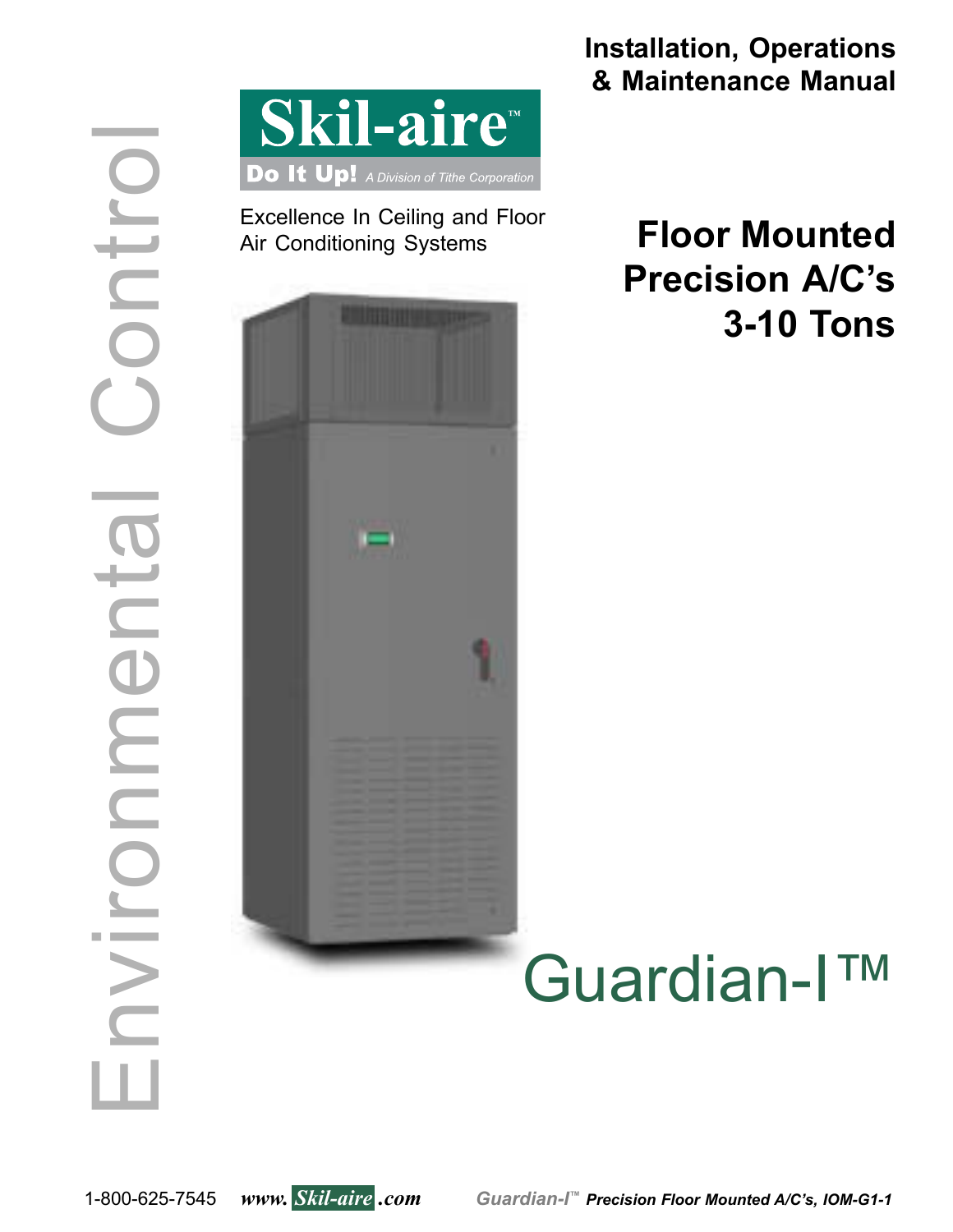# **INTRODUCTION**



Thank you for your selection of an Skil-aire floor mounted Guardian-II precision air conditioner by Skil-aire A/C's.

Skil-aire floor mounted air conditioners are designed and constructed using the finest available materials and components for years of trouble free service.

#### **INSPECTION OF EQUIPMENT**

Upon receipt of the unit, inspect for visible or concealed damage.

Report any damage to the freight carrier, and file a damage claim. Call 800-625-7545 to request a fax of our written freight damage procedure. In the event even slight (cosmetic) damage is noted, IMMEDIATELY perform an inspection of the interior of the units paying particular attention to the major braze points on the coils, the set screws on the pulleys, and the connection to any interior valves. These are the areas most affected by G force impact and are the most common concealed damage sustained. REPORT ANY CONCEALED DAMAGE TO THE FREIGHT CARRIER AS SOON AS IT IS FOUND. If you do not know the carrier, please call customer support at 800-625-7545 with unit serial number, they will provide the carrier's name and phone number to you.

All pulleys and belts must be checked to assure they have not loosened during transit. Set screws must be confirmed for tightness. Remove all foreign objects from the equipment. This includes accessories as they are often packed in the cabinets for shipment. Warranty documentation and Operation and Maintenance manuals are also shipped within the equipment (in their own zip-lock bag) and must be removed.

#### **SELECTION OF INSTALLATION SITE**

Before unit is installed, a thorough study should be made of the structure. Careful consideration must be given to the location of wiring, condensate disposal, ductwork, and proper accessibility to the unit for maintenance and servicing. It is recommended that a minimum of 36" clearance space be allowed from the front of the unit unit to accommodate maintenance and servicing.

#### **UNIT MOUNTING**

Up-Flow air pattern indoor evaporator sections are designed to be installed directly onto a slab floor. Down-Flow air pattern indoor evaporators are designed to be installed on the optional floor stand for raised floor applications. Condensers and drycoolers are designed to to be installed remotely from the evaporator section - indoors or outdoors see remote condenser or drycooler installation manuals for more information.

Refer to submittal drawings for detailed dimensional data.

#### **Refrigerant Piping Guidelines**

All refrigerant piping should comply with ASHRAE, Local and National Code requirements. Use only refrigerant grade pipe. piping joints should be high temperature brazed.

Discharge and suction lines should be sized to maintain sufficient oil return to the compressor by maintaining high gas velocities while keeping the refrigerant pressure drop within recommended ranges.

The risers must be properly sized to ensure proper oil return. Vertical runs require a trap every 20 feet or less of rise; they also should be trapped at the bottom and the top of the riser.

Riser traps should be small as possible to limit excessive oil trapping.

Piping should be adequately supported and should allow for vibration and normal expansion.

All refrigerant **gas** piping high and/or low pressure should slope in direction of refrigerant flow.

The discharge line connection should loop above the condenser hot gas header on remote heat exchangers.

| RECOMMENDED REFRIGERANT R410A OR R407C LINE SIZES |                                      |                                    |        |        |        |         |  |
|---------------------------------------------------|--------------------------------------|------------------------------------|--------|--------|--------|---------|--|
| Equivalent<br>Length                              |                                      | <b>BTUH CAPACITY (per circuit)</b> |        |        |        |         |  |
| ft. $(m)$                                         | <b>Line Type</b>                     | 36.000                             | 48.000 | 60.000 | 90,000 | 120,000 |  |
|                                                   | Discharge (horizontal)               | 7/8                                | 7/8    | 7/8    | 7/8    | 11/8    |  |
|                                                   | Discharge (vertical)                 | 5/8                                | 5/8    | 5/8    | 7/8    | 7/8     |  |
| 50 (15)                                           | Suction                              | 7/8                                | 7/8    | 11/8   | 11/8   | 11/8    |  |
|                                                   | Liquid                               | 3/8                                | 3/8    | 1/2    | 5/8    | 5/8     |  |
|                                                   | Flooded Condenser to Receiver        | 1/2                                | 5/8    | 5/8    | 5/8    | 7/8     |  |
|                                                   | Discharge (horizontal)               | 7/8                                | 7/8    | 11/8   | 11/8   | 11/8    |  |
|                                                   | Discharge (vertical)                 | 5/8                                | 5/8    | 7/8    | 7/8    | 7/8     |  |
| 100 (30)                                          | Suction                              | 7/8                                | 11/8   | 11/8   | 11/8   | 13/8    |  |
|                                                   | Liauid                               | 3/8                                | 1/2    | 1/2    | 5/8    | 7/8     |  |
|                                                   | Flooded Condenser to Receiver        | 1/2                                | 5/8    | 5/8    | 7/8    | 7/8     |  |
|                                                   | Discharge (horizontal)               | 7/8                                | 7/8    | 11/8   | 11/8   | 11/8    |  |
|                                                   | Discharge (vertical)                 | 5/8                                | 5/8    | 7/8    | 7/8    | 7/8     |  |
| 150 (45)                                          | Suction                              | 7/8                                | 11/8   | 11/8   | 11/8   | 13/8    |  |
|                                                   | Liauid                               | 1/2                                | 1/2    | 5/8    | 7/8    | 7/8     |  |
|                                                   | <b>Flooded Condenser to Receiver</b> | 5/8                                | 5/8    | 7/8    | 7/8    | 7/8     |  |
|                                                   | Discharge (horizontal)               | 7/8                                | 11/8   | 11/8   | 11/8   | 1.3/8   |  |
| 200 (60)                                          | Discharge (vertical)                 | 5/8                                | 7/8    | 7/8    | 7/8    | 11/8    |  |
|                                                   | Suction                              | 11/8                               | 11/8   | 13/8   | 13/8   | 15/8    |  |
|                                                   | Liquid                               | 1/2                                | 5/8    | 5/8    | 7/8    | 7/8     |  |
|                                                   | <b>Flooded Condenser to Receiver</b> | 5/8                                | 5/8    | 7/8    | 7/8    | 7/8     |  |

#### **ELECTRICAL WIRING**

Units are completely internally wired at the factory for normal supply voltages. Check unit specification plates for required voltages wire and fuse sizing.

Power wiring to the evaporator and condenser units must come through fused disconnects. Minimum circuit ampacity and maximum fuse sizes for the condensing unit are shown on the unit nameplates. Power wiring to the evaporator section must be 14 gauge (copper) minimum. Refer to specification plate for evaporator motor current and fuse size per the National Electric Code.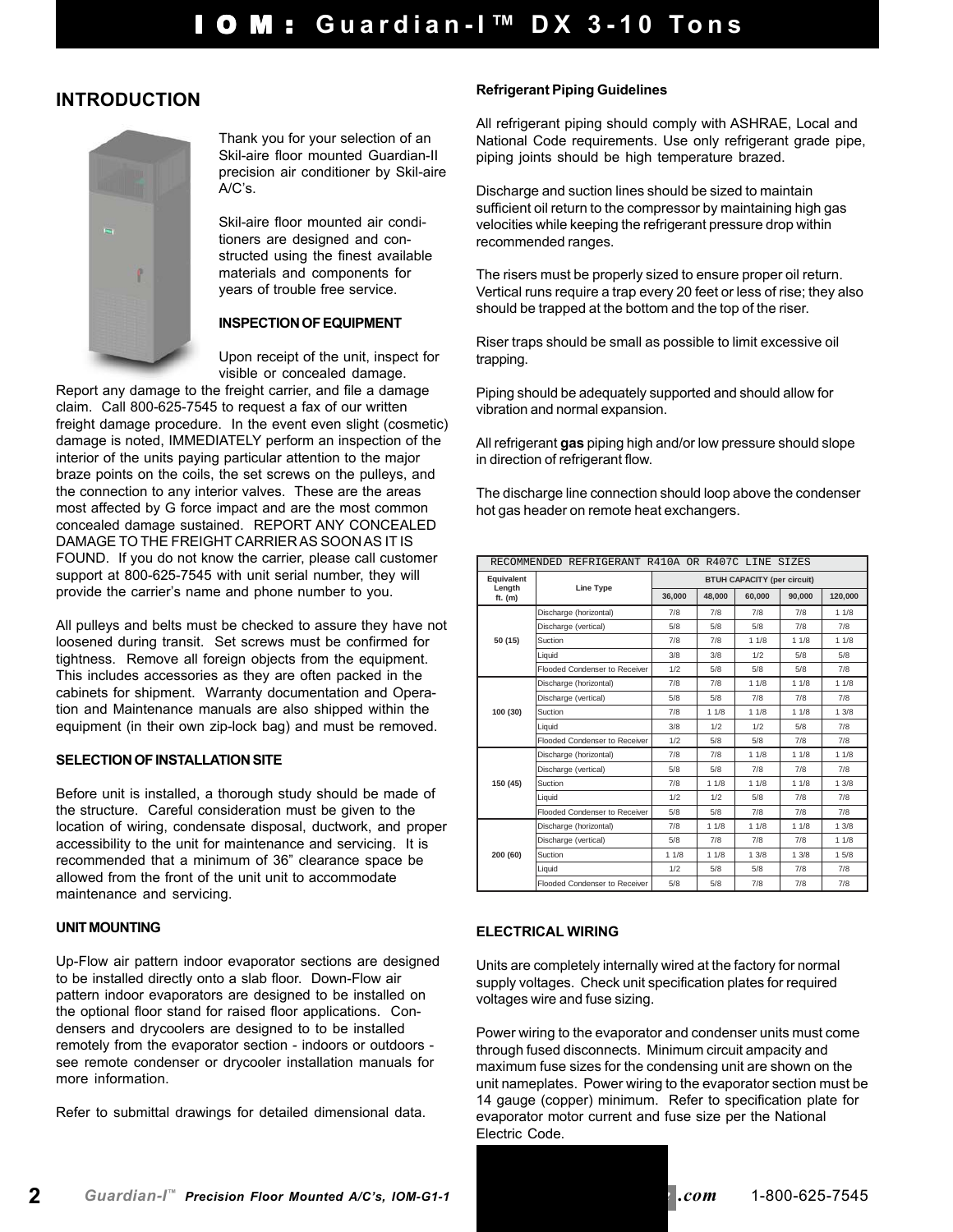For low voltage wiring:

18 gauge wire may be used for up to 50 feet lengths 16 gauge wire for up to 100 feet lengths

#### **CONDENSATE DRAINS**

Units are equipped with two 3/4" OD drains; one for the evaporator condensate and one for the condensing section when installed in those applications which may permit rain to enter the unit. It is EXTREMELY IMPORTANT that the lines attached to these connections contain a TRAP, to ensure positive draining. This equipment is a draw-thru design, which creates a slight negative pressure within the cabinet; therefore, it is highly recommended that the trap be primed with water prior to start-up of the unit.

#### **MicroSkil-200 ADVANCED MICROPROCESSOR CONTROLS**

Refer to separate MicroSkil-200 Advanced Microprocessor Controller operations manual for detailed information.

#### **FILTERS**

Throwaway filters are supplied with the unit and are an Underwriters Laboratories class 2 pleated extended surface type. Filters should be checked monthly for dirt accumulation and changed when necessary. Replacement filters must be the same as originally supplied. An auto-ship program is available which will provide replacement filters to the installation site on a regularly scheduled basis to provide both the filters and the reminder to change them. *Call 800-625-7545 to arrange for this handy service.*

Remove the filter access panel located on the right front corner of the unit.

#### **AIR FLOW**

Units are equipped with adjustable motor and blower combinations for varied static pressures and airflow requirements. The drives have been selected such that, at the mid-position of the adjustable sheaves, the units will supply airflow based on cataloged data.

The drives may be adjusted for different static pressures. If such an adjustment is made, check that the motor current amp draw does not exceed the motor nameplate current by more than ten percent. On units with three phase fan motors, check for proper blower rotation at start-up. If the blower runs backwards, interchange two of the incoming power leads; this will reverse the direction of the motor.

#### **MAINTENANCE PROCEDURES**

#### **BLOWERS**

Check that the blower wheel is tight on the shaft and does not make contact with the housing. The squirrel cage should rotate freely. Check for restrictions or foreign material in the air circuit.

#### **BELTS**

Drive belts should be examined prior to start-up and then

monthly for wear and for correct tension. A too tight belt can cause bearing wear; a too loose belt will cause slippage and or noise. If the two legs of the belt are pressed in, midway between the pulley and the sheave, a properly tensioned belt will result in 1inch to 1 ½ inches of movement. Belt tension can be adjusted by means of the adjusting bolt attached to the motor bracket. Larger units may have motors mounted to a support on the bottom pan, which requires loosening of four nuts to adjust the motor location and change belt position.

#### **REFRI'GERATION SYSTEMS**

All systems contain a liquid line sight glass on each circuit. If bubbles appear in the sight glass, the system is either undercharged with refrigerant, or there may be a restriction in the liquid line up stream of the sight glass. The sight glass contains a moisture indicator, which changes color when moisture is present in the system. **If sight glass appearance is abnormal, servicing is required to determine the cause.**

#### **EVAPORATOR AND CONDENSER COILS**

Check semi-monthly the condition of the face of both the evaporator and condenser coils. A dirty condenser coil will cause high condensing pressures, resulting in higher power consumption and possibly system shut down by the highpressure safety control. A dirty evaporator coil will reduce unit capacity and eventually will cause shut down by the lowpressure safety control.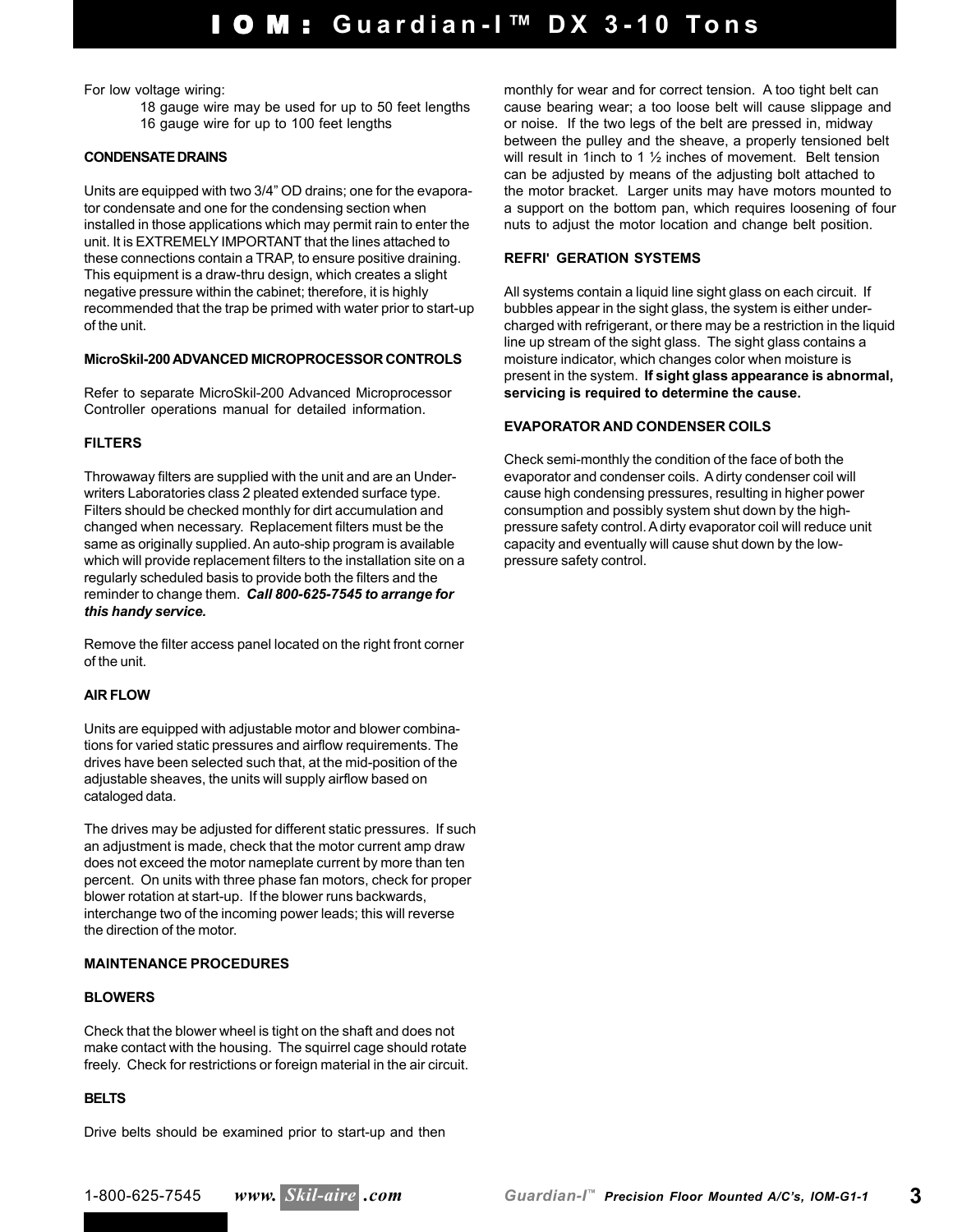# IMPORTANT INFORMATION

Add R410A or R407C refrigerant charge to the system to compensate for the additional interconnecting tubing, as follows:

 $\frac{1}{4}$ " OD Liquid Line = .20 oz per ft. 5/16" OD Liquid Line = .36 oz per ft. 3/8" OD Liquid Line = .55 oz per ft.  $\frac{1}{2}$ " OD Liquid Line = 1.07 oz per ft.

If additional charge is needed, add this prior to releasing the factory charge into the low side. If less charge is needed, recover the excess R410A or R407C during the final charge adjustment. Use the factors above to determine the installed liquid line charge needed.

IMPORTANT: Use only refrigerant which is certified to meet ARI standard 700. Used refrigerant may cause compressor damage, and will void the warranty. (Most portable machines cannot clean used refrigerant well enough to meet this ARI standard.

NOTE: R410A refrigerant cylinders contain a dip tube which allows liquid refrigerant to flow with the cylinder in an upright position. R410A refrigerant should be charged in the upright position with the liquid gradually metered into the unit.

NOTE: Installations may be made with up to 100 ft equivalent lengths by installing the recommended tube size and adding the necessary refrigerant, R410A or R407C.

A maximum length of 150 ft of interconnecting tubing is permitted if the following additional steps are taken:

Install a Suction Line Accumulator close to the condensing unit. Add 3 oz of refrigerant oil for each 10 ft of tubing over 100 ft.

Oil Specifications are: Ultra 22CC POE oil (Synthetic Polyol Ester Oil R410A)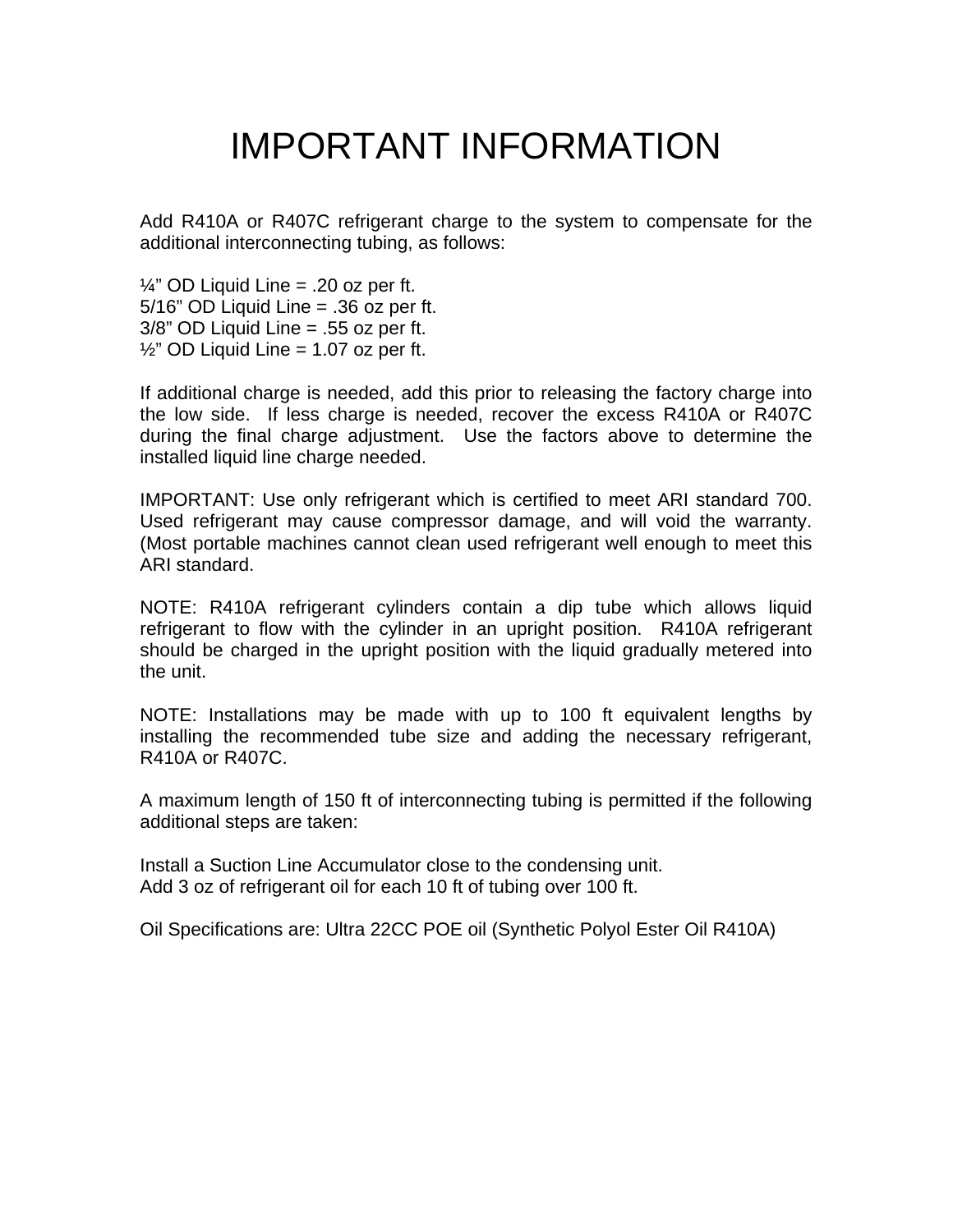# **Start-Up Checklist**

# **Before Starting Unit:**

# Mechanical:

- $\epsilon \approx$  Check all unit mounting points and fasteners
- $\mathbb{R}$  Check all ductwork connections to and from unit
- $\epsilon$  Confirm all dampers and registers open
- $\epsilon \approx$  Confirm condensate piping and P-trap in place, sloped down to drain location or connection
- $\mathbb{Z}$  Check condensate pump operation (if installed)
- $\mathbb{Z}$  Check belt tension(s)
- $\epsilon$  Check refrigerant line connections in split systems
- **EX** Open water valves and check for leaks in water cooled systems and systems with humidifiers

# Electrical:

- $\epsilon \epsilon$  Confirm correct voltage of power source
- $\alpha$  Confirm unit(s) have a proper ground connection
- $\epsilon \ll 2$  Confirm fuses or circuit breakers are of correct size
- $\epsilon \approx$  Confirm wiring is of adequate size for system specifications
- $\mathbb{Z}$  Confirm all connections made tightly and correctly
- $\mathbb{R}$  Check duct mounted devices (electric heat, smoke detectors, sensors, etc.) installed properly

# **Upon Start-up, check the following:**

- $\mathbb{R}$  Direction of blower rotation
- $\epsilon$  Compressor operation with gauges attached (if scroll compressor used, check rotation)
- $\epsilon \ll 1$  Air and water flow for obstructions, malfunctions or leaks
- $\epsilon$  Total system amperage draw. Compare to unit specifications
- $\epsilon$  Test in all modes: fan only, cooling, heating, humidification if equipped, etc.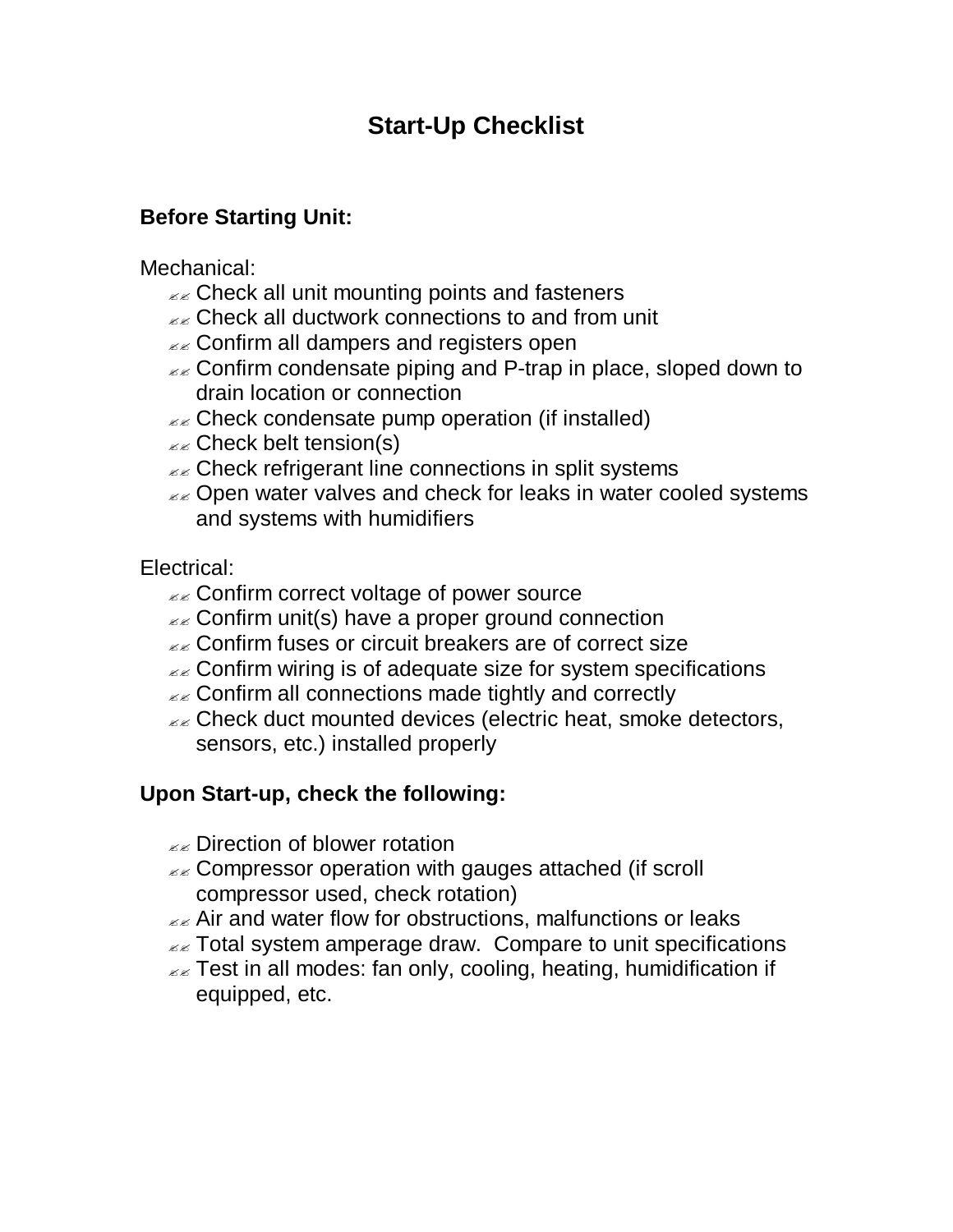# **Skil Aire**

*Monthly* Maintenance Inspection Checklist

 Model No. \_\_\_\_\_\_\_\_\_\_\_\_\_\_\_\_\_\_ Serial No. \_\_\_\_\_\_\_\_\_\_\_\_\_\_\_\_\_\_\_\_ Prepared by: \_\_\_\_\_\_\_\_\_\_\_\_\_\_\_ Date: \_\_\_ / \_\_\_/ 200\_\_

# **Air Filters**

Check for restricted air flow

# **Blower Section**

\_\_\_ Blower wheel free of debris moves freely

\_\_\_ Check belt tension and condition

**\_\_\_** Bearings in good condition

\_\_\_ Check pulleys and motor mounts

# **Air Distribution Section**

\_\_\_ Check for restriction in grille(s)

# **Compressor(s)**

\_\_\_ Check for leaks

# **Refrigeration Cycle/Section**

\_\_\_ Check crank case temperature

# **Air Cooled Condenser** (if applicable)

- Condenser coil clean
- \_\_\_ Motor mounts tight
- \_\_\_ Motor fan bearings in good condition
- \_\_\_ Refrigeration lines properly supported

# **Water/Glycol Fluid Cooler** (if applicable)

\_\_\_ Water regulating valve function

 \_\_\_ Check for water/glycol leaks (piping area)

# **Glycol Pump(s)** (if applicable)

- \_\_\_ Glycol leaks (pump area)
- \_\_\_ Pump operation
- \_\_\_ Auto air vent clean of mineral deposits

# **Condensate Drain and Pump** (if applicable)

- \_\_\_ Check for water leaks
- \_\_\_ Check for restricted air flow
- Pump operation

# **Steam Generating Humidif er** (if applicable)

 \_\_\_ Check canister for deposits and water level

 \_\_\_ Check condition of steam hose and clamps

# **Electrical Pane**l

\_\_\_ Check contactor operation

Mini DAP control panel operations

# **Equipment Runtimes**

| <b>Blower</b>       | hrs |
|---------------------|-----|
| Condenser           | hrs |
| Compressor(s)       | hrs |
| Reheat              | hrs |
| Humidifier          | hrs |
| Dehumidification    | hrs |
| <b>Energy Saver</b> | hrs |

Reset all to read zero runtimes

Temperature/Humidity set at: \_\_\_° \_\_\_% RH

 $\frac{1}{2}$  , and the contract of the contract of the contract of the contract of the contract of the contract of the contract of the contract of the contract of the contract of the contract of the contract of the contract

 $\frac{1}{2}$  , and the contract of the contract of the contract of the contract of the contract of the contract of the contract of the contract of the contract of the contract of the contract of the contract of the contract  $\frac{1}{2}$  , and the set of the set of the set of the set of the set of the set of the set of the set of the set of the set of the set of the set of the set of the set of the set of the set of the set of the set of the set  $\frac{1}{2}$  , and the contract of the contract of the contract of the contract of the contract of the contract of the contract of the contract of the contract of the contract of the contract of the contract of the contract  $\frac{1}{2}$  , and the contract of the contract of the contract of the contract of the contract of the contract of the contract of the contract of the contract of the contract of the contract of the contract of the contract  $\frac{1}{2}$  , and the set of the set of the set of the set of the set of the set of the set of the set of the set of the set of the set of the set of the set of the set of the set of the set of the set of the set of the set

Notes: \_\_\_\_\_\_\_\_\_\_\_\_\_\_\_\_\_\_\_\_\_\_\_\_\_\_\_\_\_\_  $\frac{1}{2}$  , and the set of the set of the set of the set of the set of the set of the set of the set of the set of the set of the set of the set of the set of the set of the set of the set of the set of the set of the set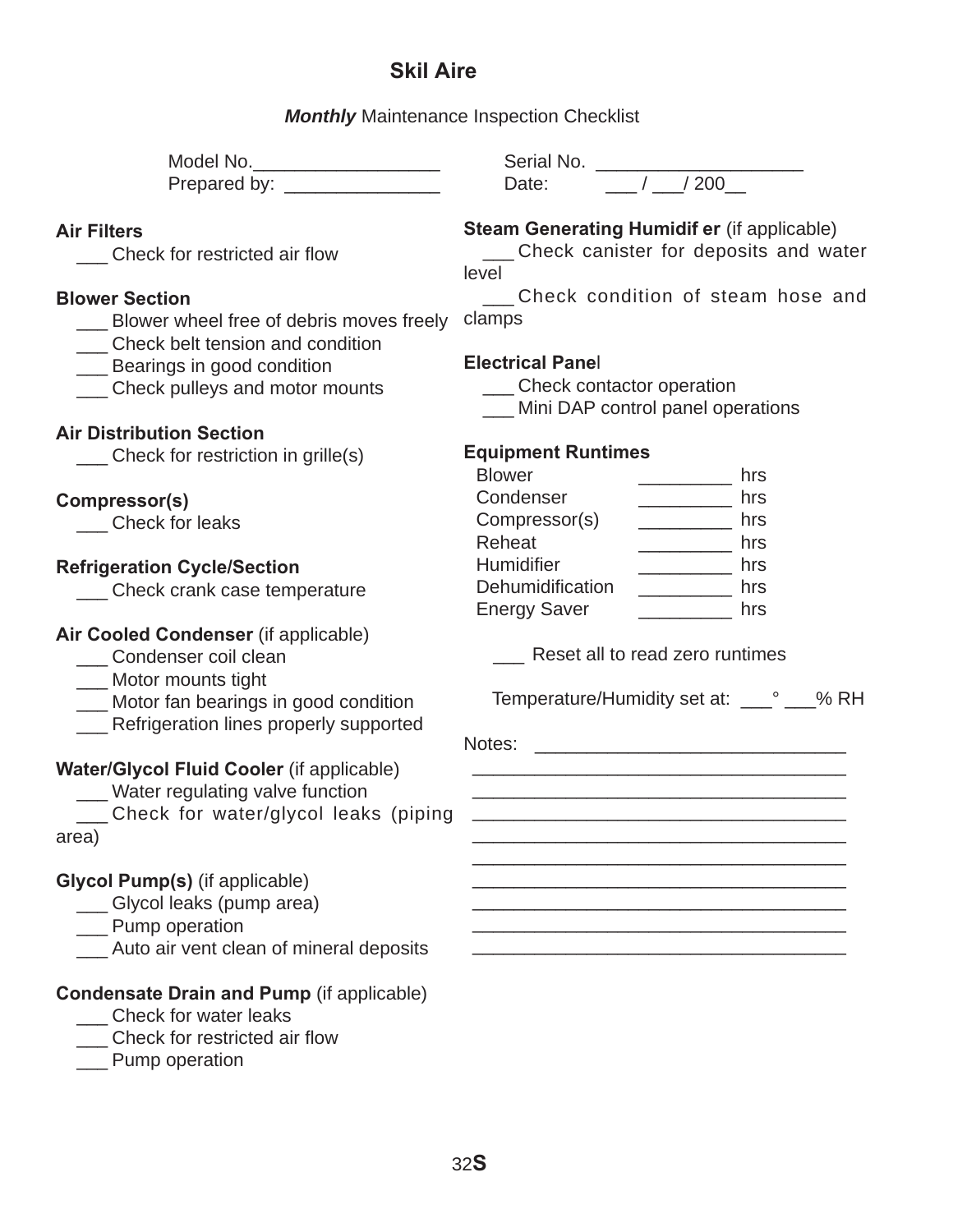# **Skil Aire**

*Quarterly* Maintenance Inspection Checklist

| Model No.    |  |
|--------------|--|
| Prepared by: |  |

### **Air Filters**

- Check for restricted air flow
- Check filter differential switch
- Wipe filter rack section clean

#### **Blower Section**

- Blower wheel free of debris and moves freely
- \_\_\_\_ Check belt tension and condition
- **\_\_\_\_** Bearings in good condition
- \_\_\_\_ Check air flow safety switch operation
- \_\_\_\_ Check pulleys and motor mounts

### **Air Distribution Section**

\_\_\_\_ Check for restriction in grille(s)

#### **Compressor(s)**

\_\_\_\_ Check for leaks

#### **Refrigeration Cycle/Section**

- \_\_\_\_ Check for moisture (site glass)
- \_\_\_\_ Check suction pressure
- \_\_\_\_ Check discharge pressure
- \_\_\_\_ Check hot gas bypass valve operation
- \_\_\_\_ Check thermostatic expansion valve operation
- \_\_\_\_ Check solenoid valve operation

### **Air Cooled Condenser** (if applicable)

- \_\_\_\_ Condenser coil clean
- \_\_\_\_ Motor mounts tight
- \_\_\_\_ Motor fan bearings in good condition
- **EXEC** Refrigeration lines properly supported
- \_\_\_\_ Heated receiver site

#### **Water/Glycol Fluid Cooler** (if applicable)

- \_\_\_\_ Water regulating valve function
- \_\_\_\_ Check solution \_\_\_\_\_%
- \_\_\_\_ Check for water/glycol leaks (piping area)
- Water/Glycol flow switch operational

### **Glycol Pump(s)** (if applicable)

- \_\_\_\_ Glycol leaks (pump area)
- \_\_\_\_ Pump operation
- Auto air vent clean of mineral deposits

#### **Condensate Drain and Pump** (if applicable)

- \_\_\_\_ Check for water leaks and restricted flow
- Pump operation

### **Steam Generating Humidif er** (if applicable)

- \_\_\_\_ Check canister for deposits and water level
- \_\_\_\_ Check condition of steam hose and clamps
- \_\_\_\_ Check drain and fill valve for deposits

Serial No. \_\_\_\_\_\_\_\_

Pate:  $\sqrt{200}$ 

**Reheat** (if applicable)

- \_\_\_\_ Check reheat element(s) for dust
- \_\_\_\_ Check high limit switch operation

# **Electrical Panel**

- \_\_\_\_ Check fuses
	- \_\_\_\_\_ Check contactor operation
- \_\_\_\_ Check all electrical connections
- \_\_\_\_\_ Check operation sequence
- \_\_\_\_ Check calibration of change over thermostat
- (Energy Saver System Only)
- Mini DAP control panel operations
	- \_\_\_\_ Check calibration of temperature sensor (31\*)
	- \_\_\_\_ Check calibration of humidity sensor (35\*)
		- \* Mini DAP menu options

#### **Equipment Runtimes**

| <b>Blower</b>       | hrs |
|---------------------|-----|
| Condenser           | hrs |
| Compressor(s)       | hrs |
| Reheat              | hrs |
| Humidifier          | hrs |
| Dehumidification    | hrs |
| <b>Energy Saver</b> | hrs |
|                     |     |

\_\_\_\_Reset all to read zero runtimes

Temperature/Humidity set at: \_\_\_\_\_° \_\_\_\_\_% RH

\_\_\_\_\_\_\_\_\_\_\_\_\_\_\_\_\_\_\_\_\_\_\_\_\_\_\_\_\_\_\_\_\_\_\_\_\_\_\_\_\_\_\_\_ \_\_\_\_\_\_\_\_\_\_\_\_\_\_\_\_\_\_\_\_\_\_\_\_\_\_\_\_\_\_\_\_\_\_\_\_\_\_\_\_\_\_\_\_ \_\_\_\_\_\_\_\_\_\_\_\_\_\_\_\_\_\_\_\_\_\_\_\_\_\_\_\_\_\_\_\_\_\_\_\_\_\_\_\_\_\_\_\_ \_\_\_\_\_\_\_\_\_\_\_\_\_\_\_\_\_\_\_\_\_\_\_\_\_\_\_\_\_\_\_\_\_\_\_\_\_\_\_\_\_\_\_\_

**Notes:** \_\_\_\_\_\_\_\_\_\_\_\_\_\_\_\_\_\_\_\_\_\_\_\_\_\_\_\_\_\_\_\_\_\_\_\_\_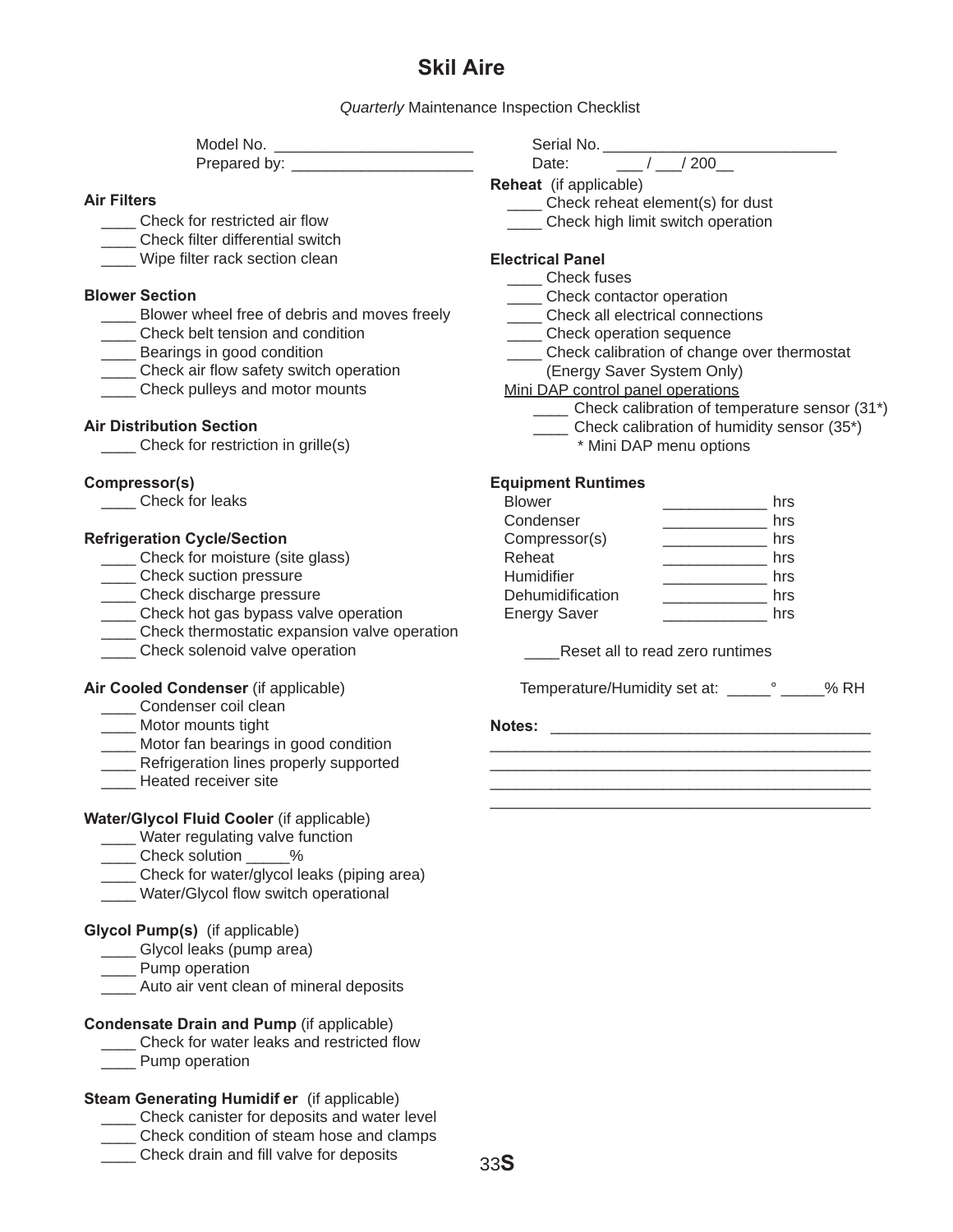# **Superheat and Suction Pressure Trouble Shooting Guide**

# **Low Suction Pressure and High Superheat**

- 1. Moisture, dirt, wax
- 2. Undersized valve\*
- 3. High superheat adjustment
- 4. Gas charge condensation
- 5. Dead thermostatic element charge
- 6. Wrong thermostatic charge
- 7. Evaporator pressure drop no external equalizer
- 8. External equalizer location
- 9. Restricted or capped external equalizer
- 10. Low refrigerant charge
- 11. Liquid line vapor
	- a. Vertical lift
	- b. High friction loss
	- c. Long or small line
	- d. Plugged drier or strainer
- 12. Low pressure drop across valve
	- a. Same as #11 above
	- b. Undersized distributor nozzle or circuits
	- c. Low condensing temperature

# **High Suction Pressure - Low Superheat**

- 1. Oversized valve\*
- 2. TXV seat leak
- 3. Low superheat adjustment
- 4. Bulb installation
	- a. Poor thermal contact
	- b. Warm location
- 5. Wrong thermostatic charge
- 6. Bad compressor low capacity
- 7. Moisture, dirt, wax
- 8. Incorrectly located external equalizer

# **Low Suction Pressure - Low Superheat**

- 1. Low load
	- a. Not enough air
	- b. Dirty air filters
	- c. Coil icing
- 2. Poor air distribution
- 3. Poor refrigerant distribution
- 4. Improper compressor-evaporator balance
- 5. Evaporator oil logged
- 6. Flow from one TXV affecting another's bulb

\* Data Aire has ensured that valves are sized properly as the unit ships from the factory.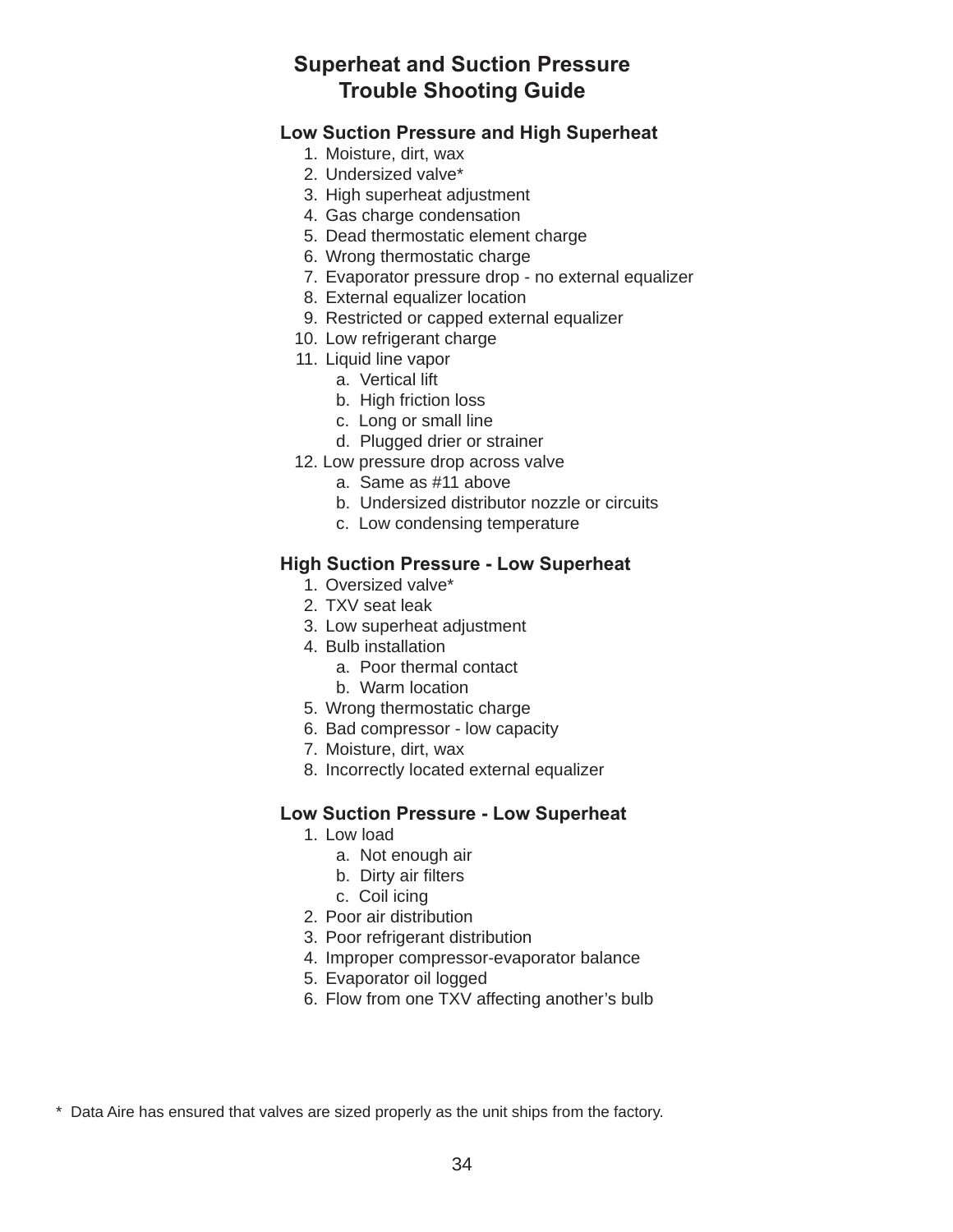# Temperature Pressure Chart

| Temperature (°F) R-22 |                | R-407C         | <b>R-410A</b>  |
|-----------------------|----------------|----------------|----------------|
| 26                    | 50.0           | 43.6           | 89.7           |
| 27                    | 51.2           | 44.7           | 91.6           |
| 28                    | 52.4           | 45.9           | 93.5           |
| 29                    | 53.7           | 47.1           | 95.5           |
| 30                    | 54.9           | 48.4           | 97.5           |
| 31                    | 56.2           | 49.6           | 99.5           |
| 32                    | 57.5           | 50.9           | 101.6          |
| 33                    | 58.8           | 52.1           | 103.6          |
| 34                    | 60.2           | 53.4           | 105.7          |
| 35                    | 61.5           | 54.8           | 107.9          |
| 36                    | 62.9           | 53.2           | 110.0          |
| 37                    | 64.3           | 57.5           | 112.2          |
| 38                    | 65.7           | 58.9           | 114.4          |
| 39                    | 67.1           | 60.3           | 116.7          |
| 40                    | 68.6           | 61.7           | 118.9          |
| 41                    | 70.0           | 63.1           | 121.2          |
| 42                    | 71.5           | 64.6           | 123.6          |
| 43                    | 73             | 66.1           | 125.9          |
| 44                    | 74.5           | 67.6           | 128.3          |
| 45                    | 76.1           | 69.1           | 130.7          |
| 46                    | 77.6           | 70.6           | 133.2          |
| 47                    | 79.2           | 72.2           | 135.6          |
| 48                    | 80.8           | 73.8           | 138.2          |
| 49                    | 82.4           | 75.1           | 140.7          |
| 50                    | 84.1           | 77.1           | 143.3          |
| 55                    | 92.6           | 106.0          | 156.6          |
| 60                    | 101.6          | 116.2          | 170.7          |
| 65                    | 111.3          | 127.0          | 185.7          |
| 70                    | 121.5          | 138.5          | 201.5          |
| 75                    | 132.2          | 150.6          | 218.2          |
| 80                    | 143.7          | 163.5          | 235.9          |
| 85                    | 115.7          | 177.0          | 254.6          |
| 90                    | 168.4          | 191.3          | 274.3          |
| 95                    | 181.9          | 206.4          | 295.0          |
| 100                   | 196.0          | 222.3          | 316.9          |
| 105                   | 210.8          | 239.0          | 339.9          |
| 110                   | 226.4          | 256.5          | 364.1          |
| 115                   | 242.8          | 274.9          | 389.6          |
| 120                   | 260.0<br>278.1 | 294.2          | 416.4          |
| 125                   |                | 314.5          | 444.5          |
| 130                   | 297.0          | 335.7          | 474.0          |
| 135                   | 316.7          | 357.8          | 505.0          |
| 140<br>145            | 337.4<br>359.1 | 380.9<br>405.1 | 537.6<br>571.7 |
|                       |                |                |                |
| 150                   | 381.7          | 430.3          | 607.6          |